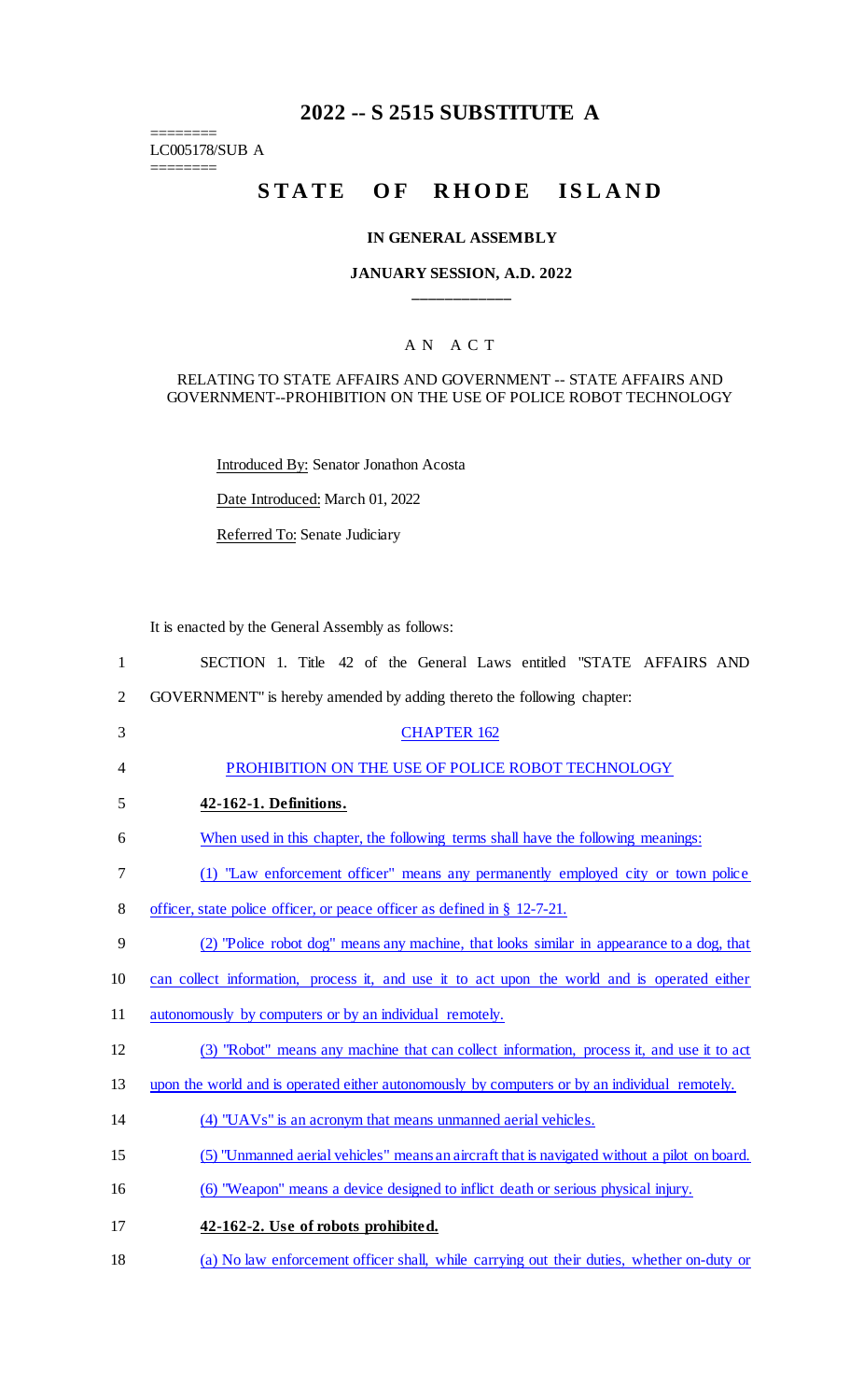- off-duty, authorize the use, attempted use or threatened use of a robot, police robot dog, or UAVs
- armed with any weapon.
- (b) The prohibition against the use of an armed robot does not apply to situations when an
- armed robot is being used to mitigate an explosives-related incident or to breach a barricade.
- (c) No law enforcement officer shall, while carrying out their duties, whether on-duty or
- off-duty, authorize the use of a robot, police robot dog, or UAVs in a physical manner that is
- substantially likely to cause death or serious physical injury, regardless of whether or not the robot
- or UAV is armed with a weapon.
- (d) No department that employs peace officers shall receive or accept any public or private
- financial funding for the purchase or procurement of any police robot dogs.
- SECTION 2. This act shall take effect upon passage.

LC005178/SUB A ========

========